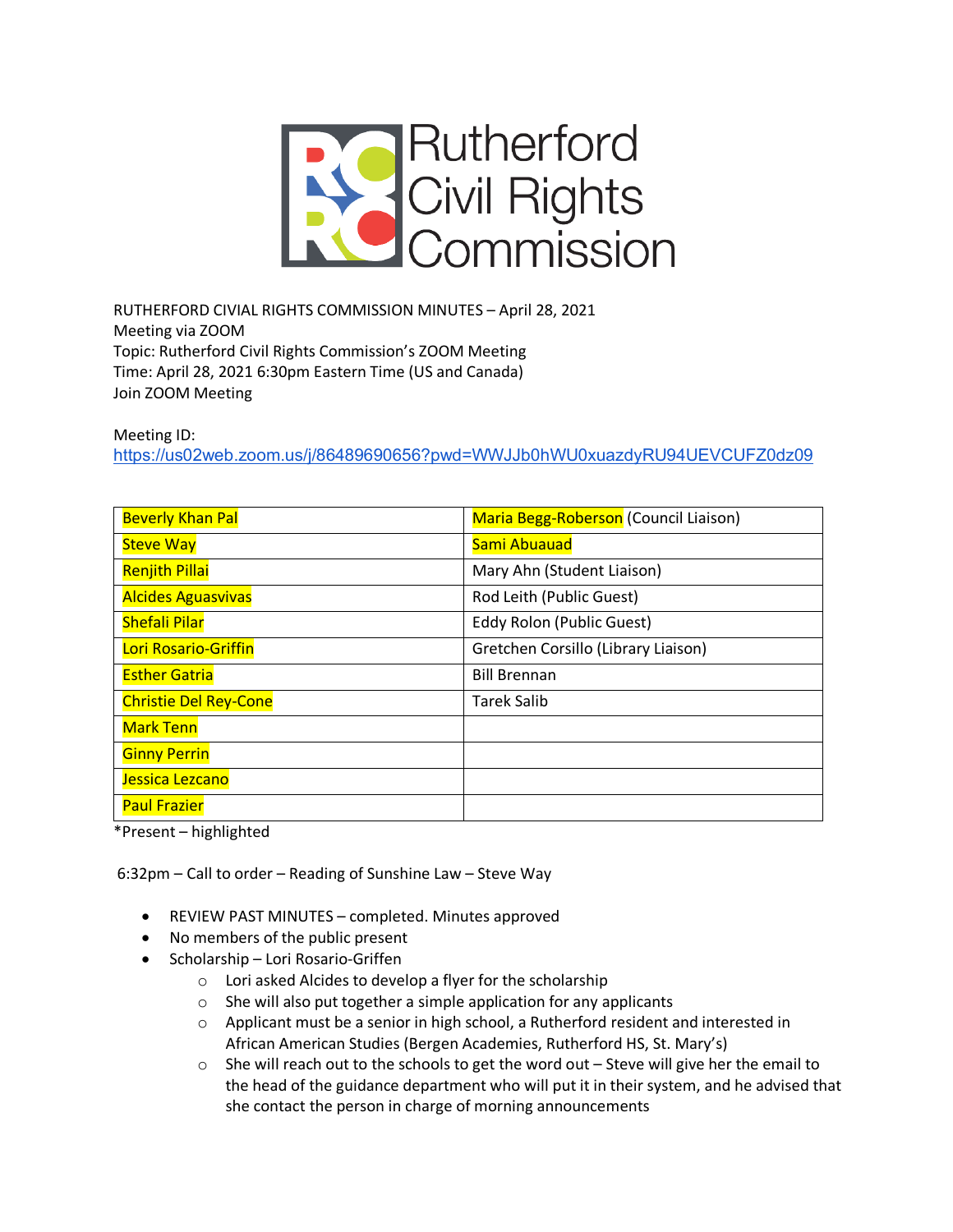- Mission Statement Ginny Perrin
	- o She feels that there is a lot of important language in the bylaws that need to be integrated into the mission statement. She will have another meeting to discuss this further.
- Multicultural Festival Paul Frazier
	- $\circ$  He has some outlines for festivals he has worked on in the past but he wants to know what the parameters are for the multicultural festival in our town.
	- $\circ$  There are several questions that came up and answered as to how things were managed in the past:
		- Performers will be compensated: approximately \$100-150 for dance performers; for music \$1000.
		- Budget in the past was \$15,000 however we had great sponsors and we are unsure how and if we can raise that much money this year.
	- $\circ$  Steve thinks we should have it early September to coincide with our anniversary perhaps September 18<sup>th</sup> (Rain date 25)
		- § We are considering having the festival be multiple days rather than one day. Paul will come up with ideas if this is the case
	- $\circ$  Maria says she will get it on the agenda for the next council meeting to determine what date would be best and to see what would be required for COVID precautions
	- $\circ$  Consider a hybrid event some aspects can be virtual
	- $\circ$  Esther husband has friends who are musicians and she also mentioned some dance studios that she can contact to see if they want to participate.
- Treasury Renjith Pillai
	- o Bank balance is \$5355.53 as of March 31, 2021
	- $\circ$  Cashola fundraiser ideas discussed for the multicultural festival and suggestions to contact the following businesses to find out what they are willing to donate/contribute:
		- § Pancake house fundraiser We would get \$5 for each ticket we sell (\$15 tickets) – Alcides will talk to the owner
		- Ferazolli we would get 3% of their sales Steve will talk to them
		- Chipolte Beverly will contact them
		- Rutherford Coffee Shop Ginny will call them
		- Elia
		- § Annabella's
		- Goffins Alcides will reach out to them
	- o Beverly asked Al to put together a list of talking points and a flyer so we are all on the same page
- In the past we had sponsored some plaques on Tamblyn Field. The Historic Preservation Society is asking that we sponsor a plaque to honor the owners of Hoag House located at 127 Donaldson Ave.
	- $\circ$  Cost will be approximately \$1500
	- o Beverly is not ready to vote on this item yet because we still need to solidify our Mission Statement
- Beverly asked Mark to send his speech that he wrote for the Candlelight Vigil for the AAPI Community to Alicides to have it posted on our website
- Archives Alcides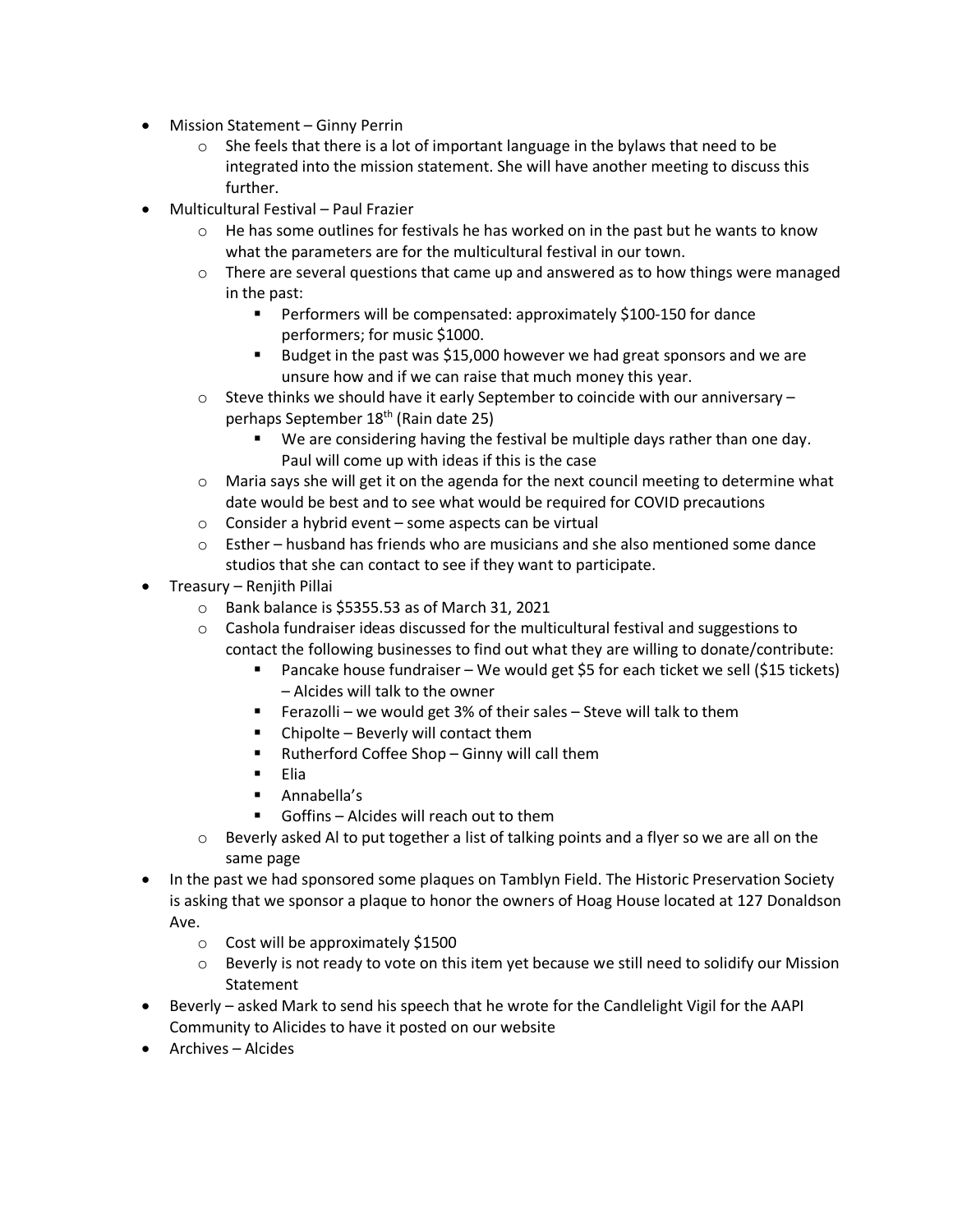- $\circ$  He found a company in Bergen County that gave a scanning proposal that comes down to \$0.60 per page for a high resolution scan of the documents that need to get archived. Total cost will be approximately \$1200.
	- To recap, we did get a grant from Goffin's to organize our archives of \$300 (\$150 of that went towards a ZOOM account) and an additional \$725 was also given as a grant
		- We should not have used the Goffin's money towards the ZOOM account so that will need to be reimbursed and reallocated
	- § So, he is asking only \$325 from the RCRC towards the total cost of the scanning project.
- $\circ$  Once this gets approved and we bring the documents there, it will take about a week for the scan and develop PDF files. Then we can organize them and load them onto the website.
- o About 95% of all the documents are 8.5x11 documents.
- $\circ$  Alcides will get a 2<sup>nd</sup> quote to present to the town for approval purposes (They require two before they decide)
- $\circ$  Purpose: All the documents in questions are just sitting in filing cabinets and getting damaged with air/dust. If we do not preserve them appropriately, the information will eventually be lost from damage. If we are able to archive them and load them on to the website (or even keep them internally on a hard-drive), then we can preserve all this history and all the accomplishments we have done in the RCRC.
- Reimbursement Motions
	- $\circ$  \$28.16 for Go Daddy account Steve motions to re-imburse B. Goldberg for the domain name.
	- $\circ$  \$149.90 for ZOOM account motion made to re-imburse Alcides for the ZOOM account. Steve made the motion, Christie seconded it and it is approved.
	- $\circ$  Maria thinks that the treasurer should always be the person who submits purchase orders and keep track of people who need reimbursements.
	- o Jessie explained how a purchase order is submitted. It must be a paper copy.
	- o Beverly wants to know if we can provide Renjith direct access to be able to receive reimbursements.
- Bylaws Christie and Lori they are working with the Borough attorney (Bo)
	- o We are not ready to vote on this meeting because we are still getting some comments from commission members.
	- $\circ$  Christie We have a solid draft of the bylaws and she feels that a few of the comments that she received recently were substantial enough that they need to be presented to the Borough attorney prior to final draft.
	- o Once we approve it, then Bo will present it to the council for approval.
- Movie screening proposal Mark Tenn
	- $\circ$  In the past we have used the theater in the library but that is indoors. We would prefer outdoor space.
	- o His biggest question is fundraising and how to finance this project.
- Admiral Crawford meeting
	- o He is excited to work with us and wants to attend a future meeting
	- o He may have some funds and space at Felician
	- $\circ$  Juneteenth is coming up and he may want to have elements of that event at Felician
- May is Asian Pacific Island Heritage month Christie